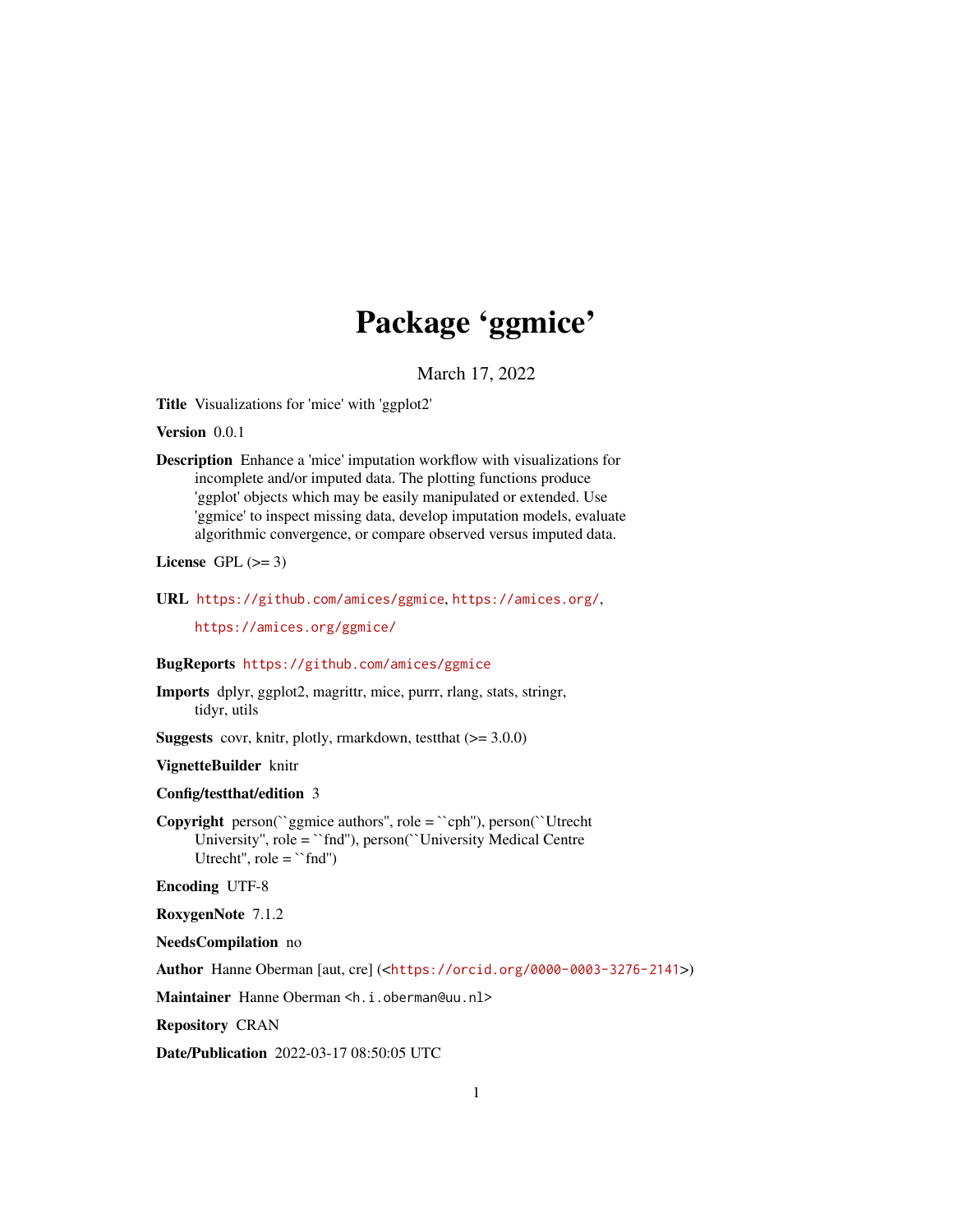# <span id="page-1-0"></span>R topics documented:

| theme minimice $\ldots \ldots \ldots \ldots \ldots \ldots \ldots \ldots \ldots \ldots \ldots \ldots$ |  |
|------------------------------------------------------------------------------------------------------|--|
|                                                                                                      |  |
|                                                                                                      |  |

#### $\blacksquare$

bwplot *Box-and-whisker plot of observed and imputed data*

# Description

Box-and-whisker plot of observed and imputed data

## Usage

bwplot(...)

#### Arguments

... Any arguments passed to the function.

# Value

The output of mice::bwplot(...) and a message about the ggmice equivalent.

# Examples

```
imp <- mice::mice(mice::nhanes, maxit = 1, printFlag = FALSE)
bwplot(imp)
```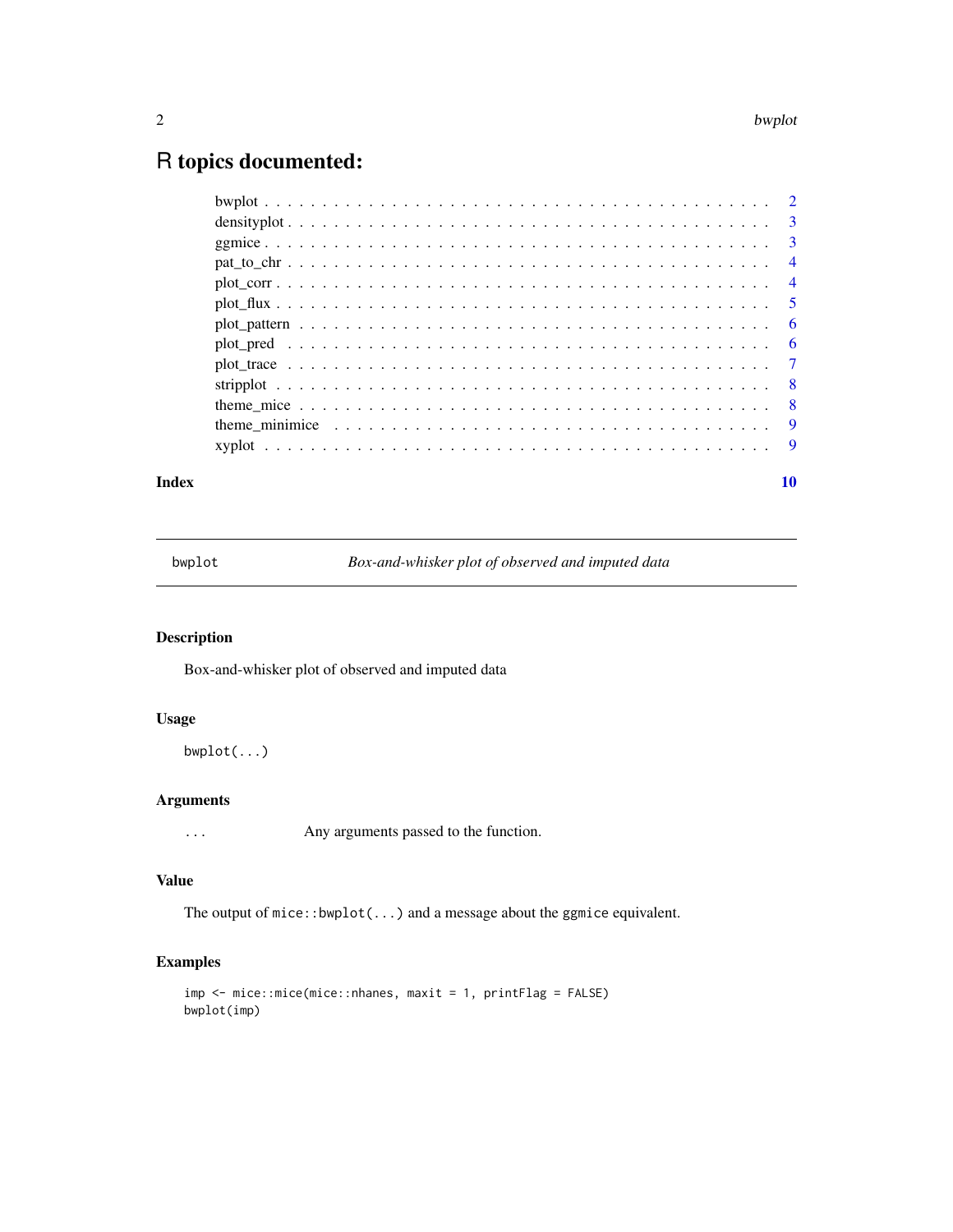<span id="page-2-0"></span>

# Description

Densityplot of observed and imputed data

#### Usage

```
densityplot(...)
```
#### Arguments

... Any arguments passed to the function.

#### Value

The output of mice::densityplot(...) and a message about the ggmice equivalent.

#### Examples

```
imp <- mice::mice(mice::nhanes, maxit = 1, printFlag = FALSE)
densityplot(imp)
```
ggmice *Plot incomplete or imputed data*

#### Description

Plot incomplete or imputed data

#### Usage

```
ggmice(data = NULL, mapping = ggplot2::aes())
```
# Arguments

| data    | An incomplete dataset (of class data, frame or matrix), or an object of class |
|---------|-------------------------------------------------------------------------------|
|         | mice: mids.                                                                   |
| mapping | A list of aesthetic mappings created with $ggplot2::aes()$ .                  |

#### Value

An object of class [ggplot2::ggplot](#page-0-0).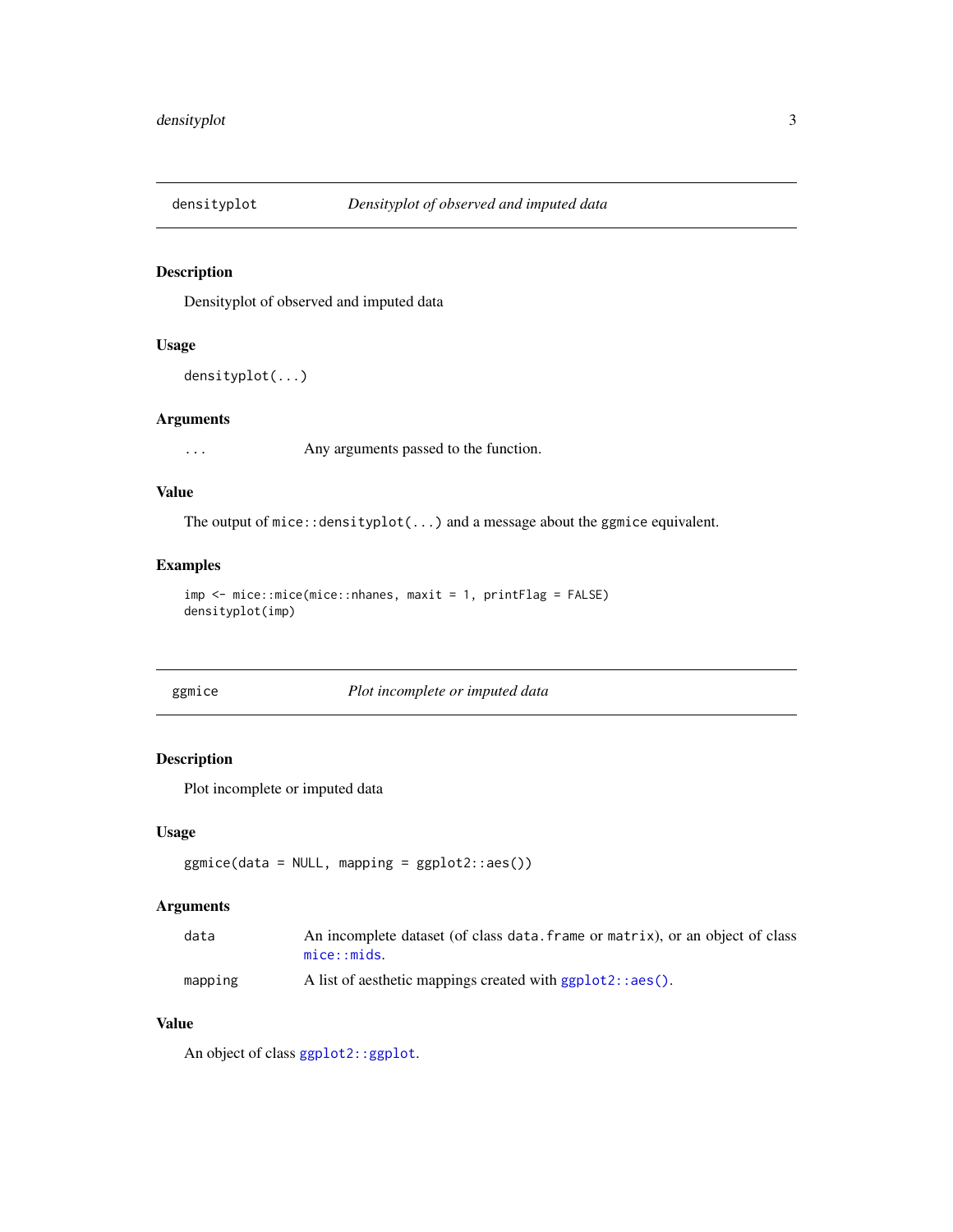#### See Also

See the ggmice vignette to use the ggmice() function on [incomplete data](https://amices.org/ggmice/articles/ggmice.html#the-ggmice-function) or [imputed data.](https://amices.org/ggmice/articles/ggmice.html#the-ggmice-function-1)

# Examples

```
dat <- mice::nhanes
ggmicedat, ggplot2::aes(x = age, y = bmi)) + ggplot2::geom\_point()
```
pat\_to\_chr *Utils function to process missing data pattern*

# Description

Utils function to process missing data pattern

# Usage

pat\_to\_chr(pat, ord = NULL)

# Arguments

| pat | Numeric matrix with a missing data pattern. |
|-----|---------------------------------------------|
| ord | Vector with variable names.                 |

plot\_corr *Plot correlations between (incomplete) variables*

#### Description

Plot correlations between (incomplete) variables

#### Usage

```
plot_corr(
  data,
  vrb = "all".label = FALSE,
  square = TRUE,
  diagonal = FALSE,
  rotate = FALSE
\mathcal{E}
```
<span id="page-3-0"></span>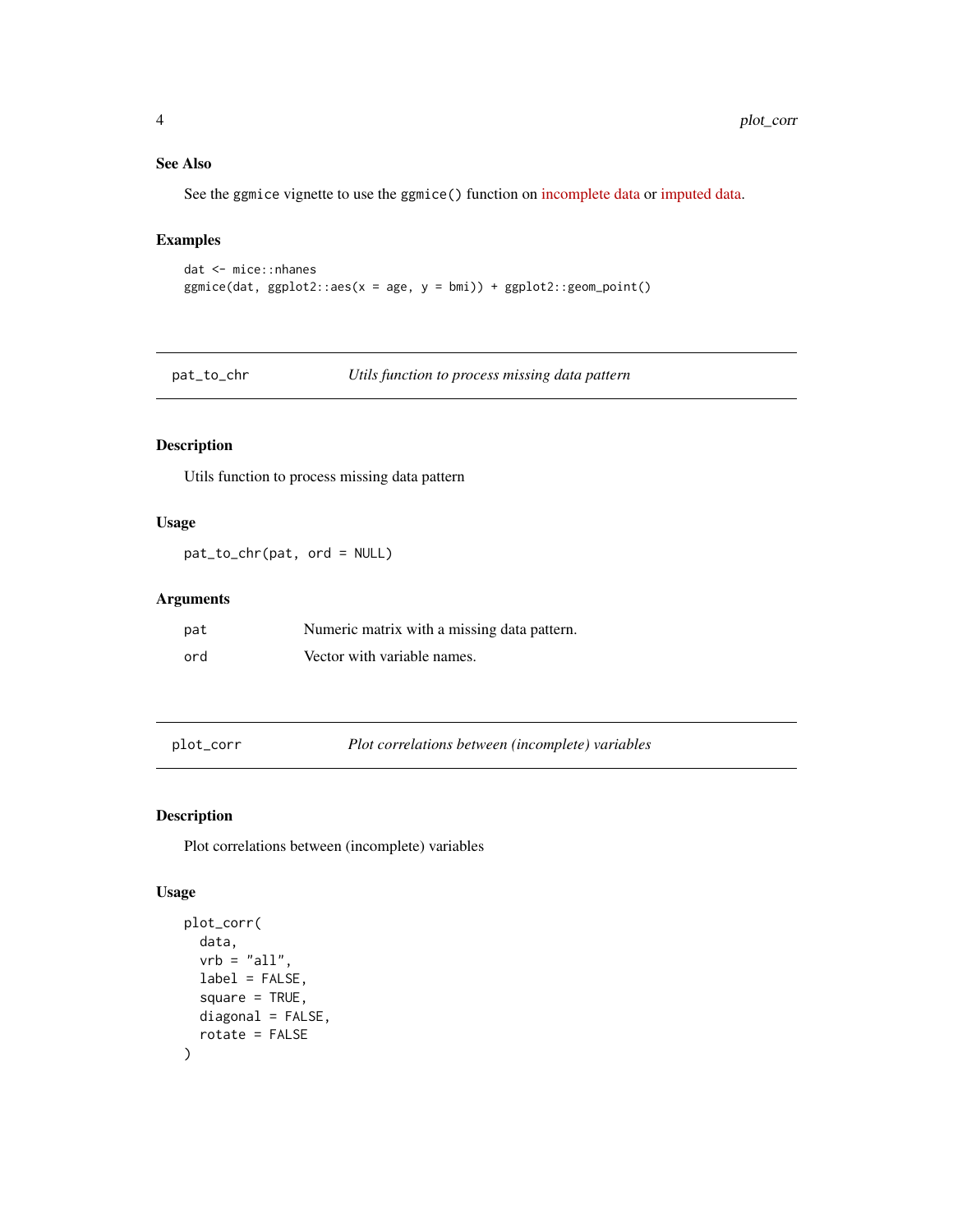#### <span id="page-4-0"></span>plot\_flux 5

# Arguments

| data     | A dataset of class data. frame, tibble, or matrix.                                              |
|----------|-------------------------------------------------------------------------------------------------|
| vrb      | String or vector with variable name(s), default is "all".                                       |
| label    | Logical indicating whether correlation values should be displayed.                              |
| square   | Logical indicating whether the plot tiles should be squares.                                    |
| diagonal | Logical indicating whether the correlation of each variable with itself should be<br>displayed. |
| rotate   | Logical indicating whether the variable name labels should be rotated 90 de-<br>grees.          |

# Value

An object of class ggplot.

# Examples

plot\_corr(mice::nhanes, label = TRUE)

plot\_flux *Plot the influx and outflux of a multivariate missing data pattern*

# Description

Plot the influx and outflux of a multivariate missing data pattern

# Usage

```
plot_flux(data, vrb = "all", label = TRUE, caption = TRUE)
```
# Arguments

| data    | An incomplete dataset of class data. frame or matrix.                                                                        |
|---------|------------------------------------------------------------------------------------------------------------------------------|
| vrb     | String or vector with variable name(s), default is "all".                                                                    |
| label   | Logical indicating whether variable names should be displayed within the plot<br>(the default) or with colors in the legend. |
| caption | Logical indicating whether the figure caption should be displayed.                                                           |

# Value

An object of class ggplot2::ggplot.

# Examples

plot\_flux(mice::nhanes)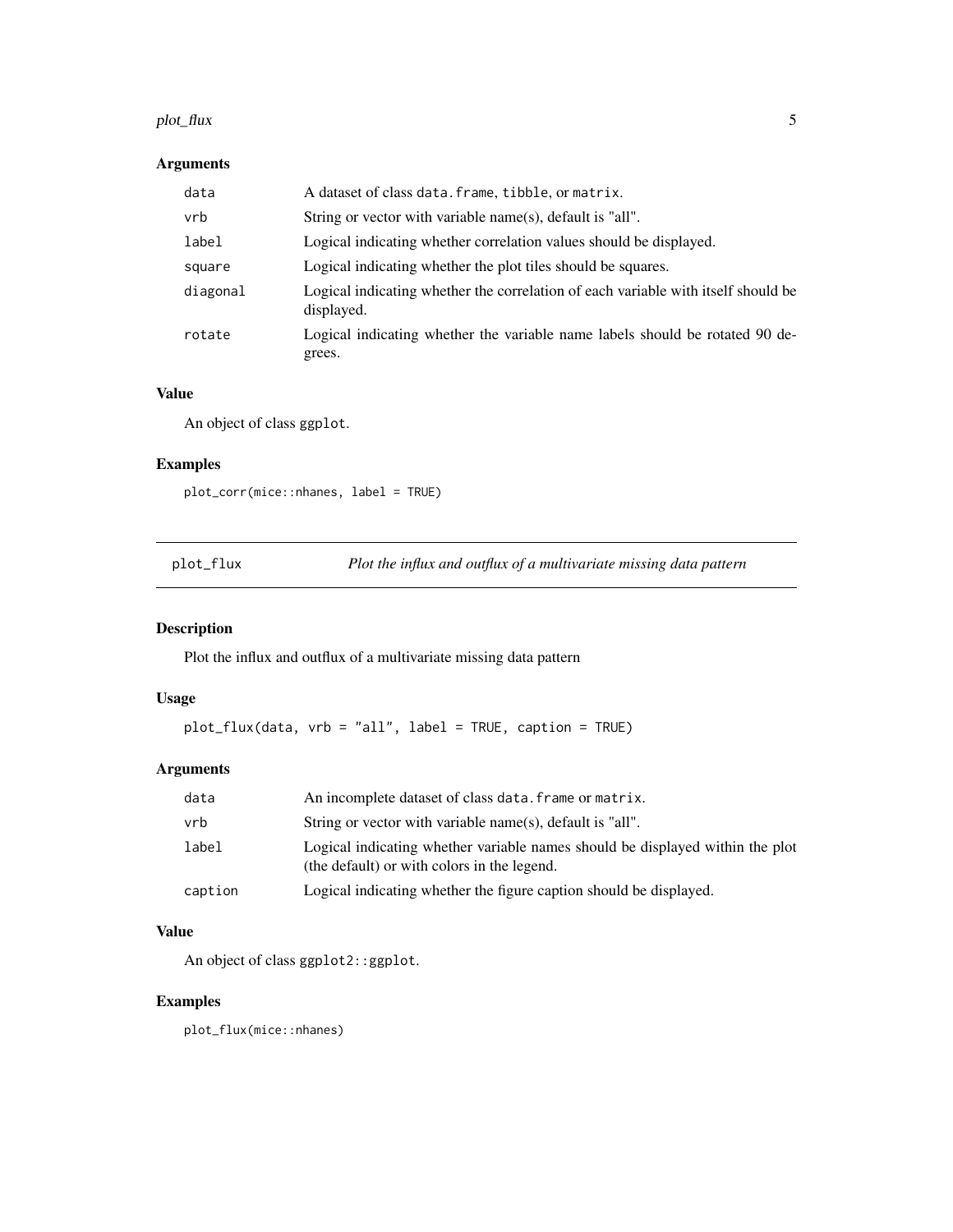<span id="page-5-0"></span>

# Description

Plot the missing data pattern of an incomplete dataset

#### Usage

```
plot_pattern(data, vrb = "all", square = FALSE, rotate = FALSE, cluster = NULL)
```
# Arguments

| data    | An incomplete dataset of class data. frame or matrix.                                                             |
|---------|-------------------------------------------------------------------------------------------------------------------|
| vrb     | String or vector with variable name(s), default is "all".                                                         |
| square  | Logical indicating whether the plot tiles should be squares.                                                      |
| rotate  | Logical indicating whether the variable name labels should be rotated 90 de-<br>grees.                            |
| cluster | Optional character string specifying which variable should be used for clustering<br>(e.g., for multilevel data). |

#### Value

An object of class ggplot2::ggplot.

# Examples

plot\_pattern(mice::nhanes)

plot\_pred *Plot the predictor matrix of an imputation model*

# Description

Plot the predictor matrix of an imputation model

#### Usage

```
plot_pred(data, label = FALSE, square = TRUE, rotate = FALSE)
```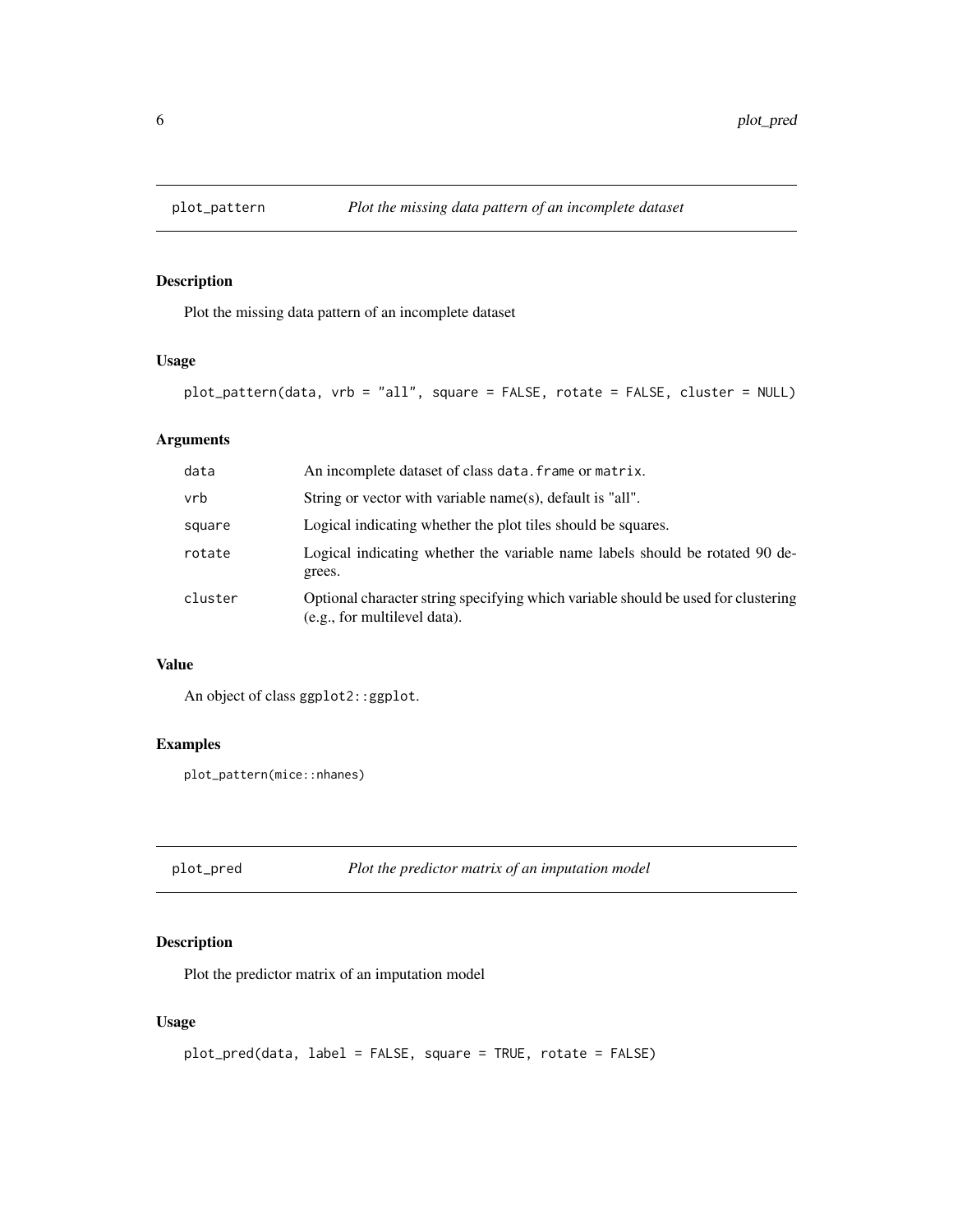#### <span id="page-6-0"></span>plot\_trace 7

#### Arguments

| A predictor matrix for mice, typically generated with mice: : make. predictorMatrix()<br>or mice::quickpred(). #TODO link! |
|----------------------------------------------------------------------------------------------------------------------------|
| Logical indicating whether predictor matrix values should be displayed.                                                    |
| Logical indicating whether the plot tiles should be squares.                                                               |
| Logical indicating whether the variable name labels should be rotated 90 de-<br>grees.                                     |
|                                                                                                                            |

#### Value

An object of class ggplot2::ggplot.

# Examples

```
pred <- mice::make.predictorMatrix(mice::nhanes)
plot_pred(pred, label = TRUE)
```
plot\_trace *Plot the trace lines of the imputation algorithm*

# Description

Plot the trace lines of the imputation algorithm

#### Usage

plot\_trace(data, vrb = "all")

# Arguments

| data | An object of class mice: : mids.                          |
|------|-----------------------------------------------------------|
| vrb  | String or vector with variable name(s), default is "all". |

#### Value

An object of class ggplot2::ggplot.

# Examples

```
imp <- mice::mice(mice::nhanes, print = FALSE)
plot_trace(imp)
```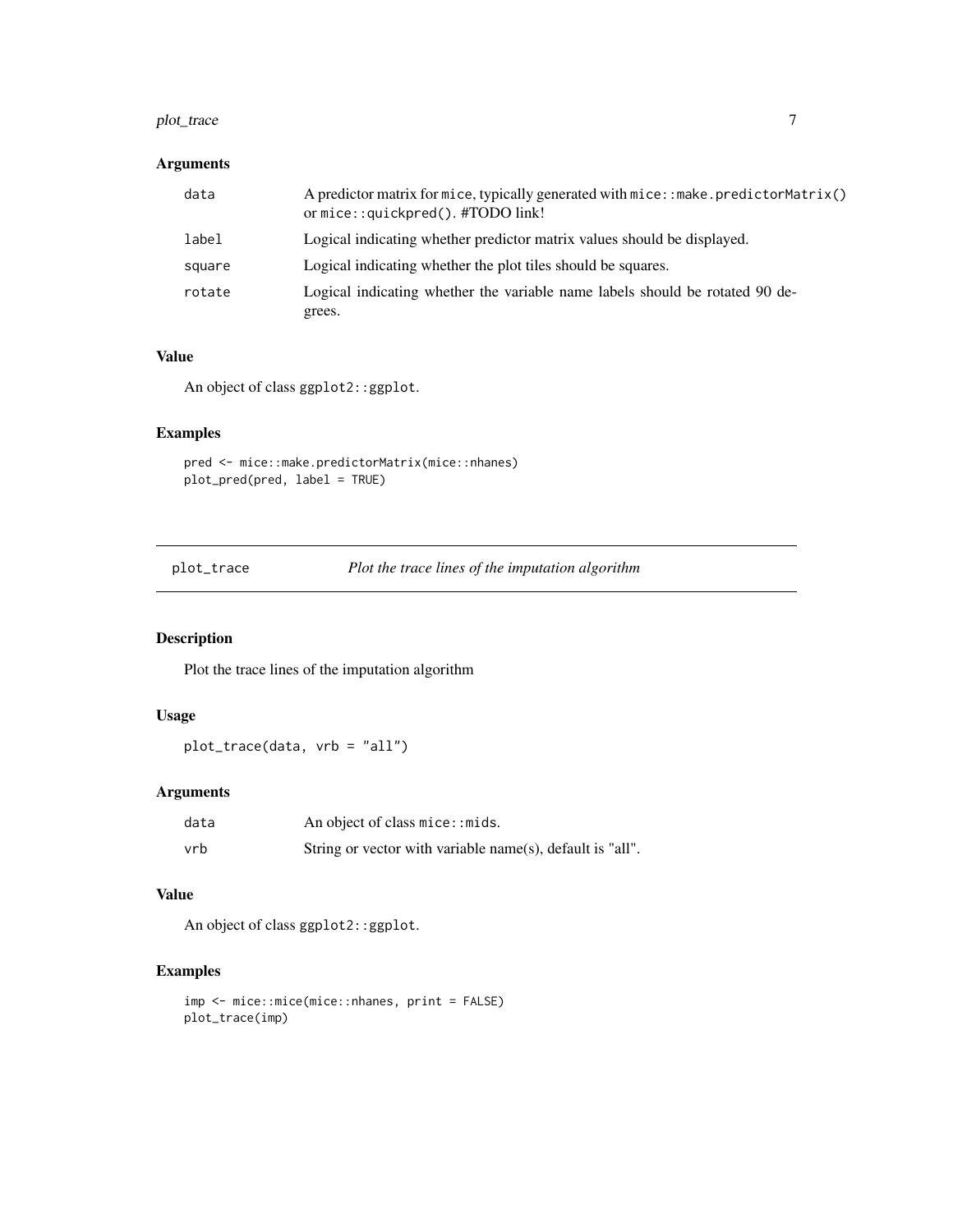<span id="page-7-0"></span>

# Description

Stripplot of observed and imputed data

#### Usage

```
stripplot(...)
```
#### Arguments

... Any arguments passed to the function.

# Value

The output of mice::stripplot(...) and a message about the ggmice equivalent.

# Examples

```
imp <- mice::mice(mice::nhanes, maxit = 1, printFlag = FALSE)
stripplot(imp)
```
theme\_mice *Theme for 'mice' style 'ggplot2' objects*

# Description

Theme for 'mice' style 'ggplot2' objects

# Usage

theme\_mice()

# Value

A ggplot2 theme.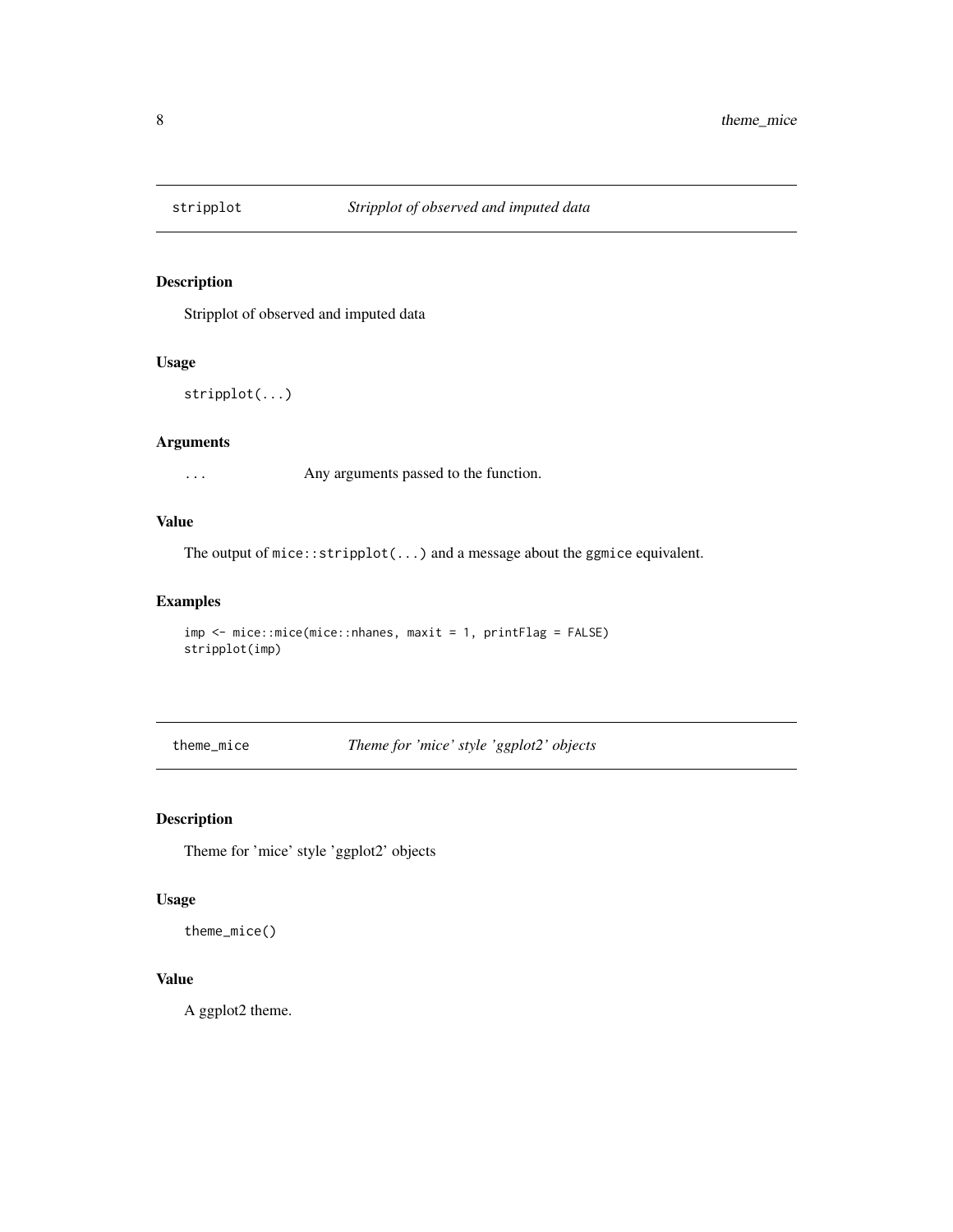<span id="page-8-0"></span>theme\_minimice *Minimal theme for mice*

# Description

Minimal theme for mice

# Usage

theme\_minimice()

# Value

A ggplot2 theme.

xyplot *Scatterplot of observed and imputed data*

# Description

Scatterplot of observed and imputed data

#### Usage

xyplot(...)

# Arguments

... Any arguments passed to the function.

#### Value

The output of mice::xyplot(...) and a message about the ggmice equivalent.

# Examples

imp <- mice::mice(mice::nhanes, maxit = 1, printFlag = FALSE) xyplot(imp, bmi ~ age)